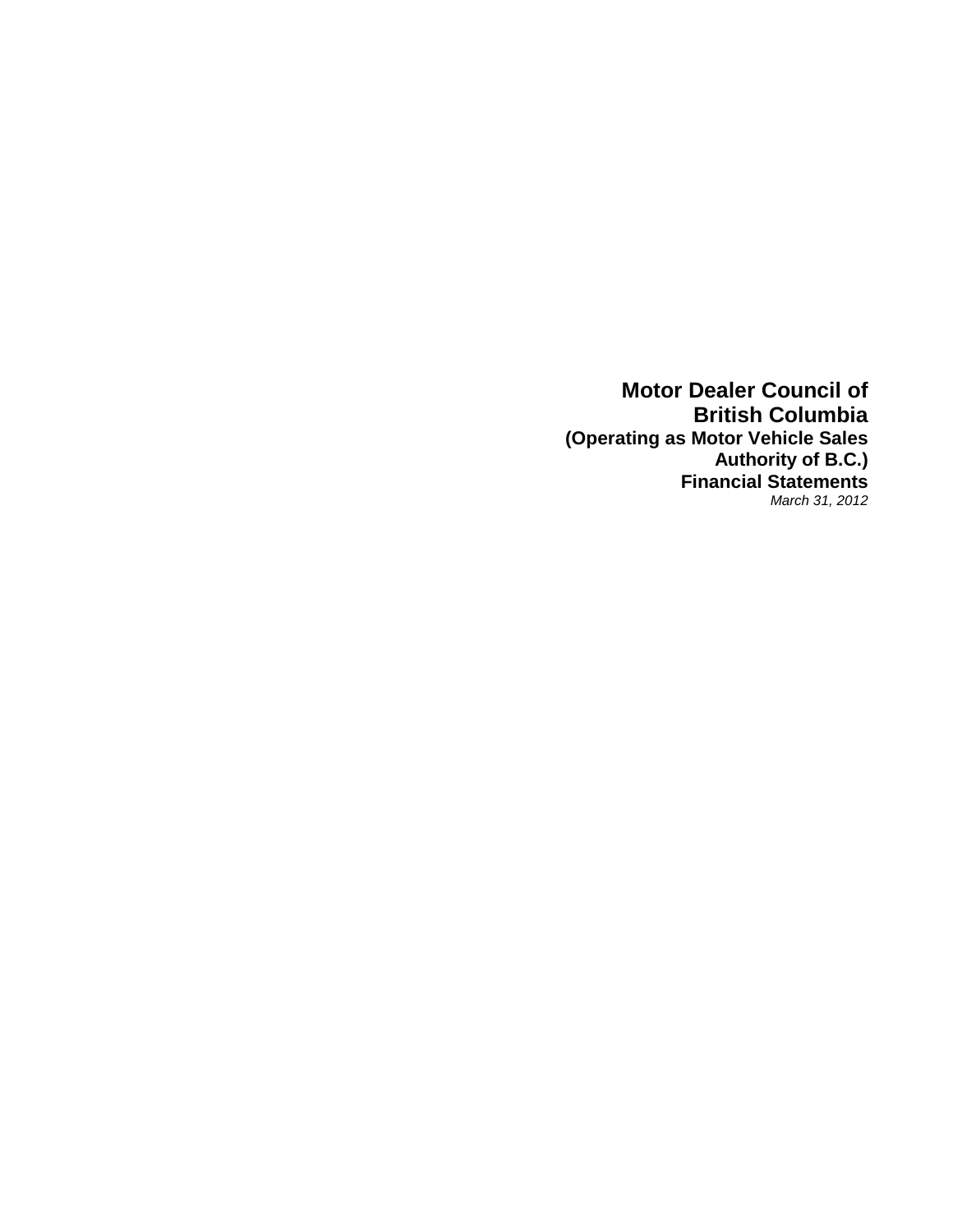| <b>Independent Auditors' Report</b> |  |
|-------------------------------------|--|
| <b>Financial Statements</b>         |  |
|                                     |  |
|                                     |  |
|                                     |  |
|                                     |  |
|                                     |  |

## Page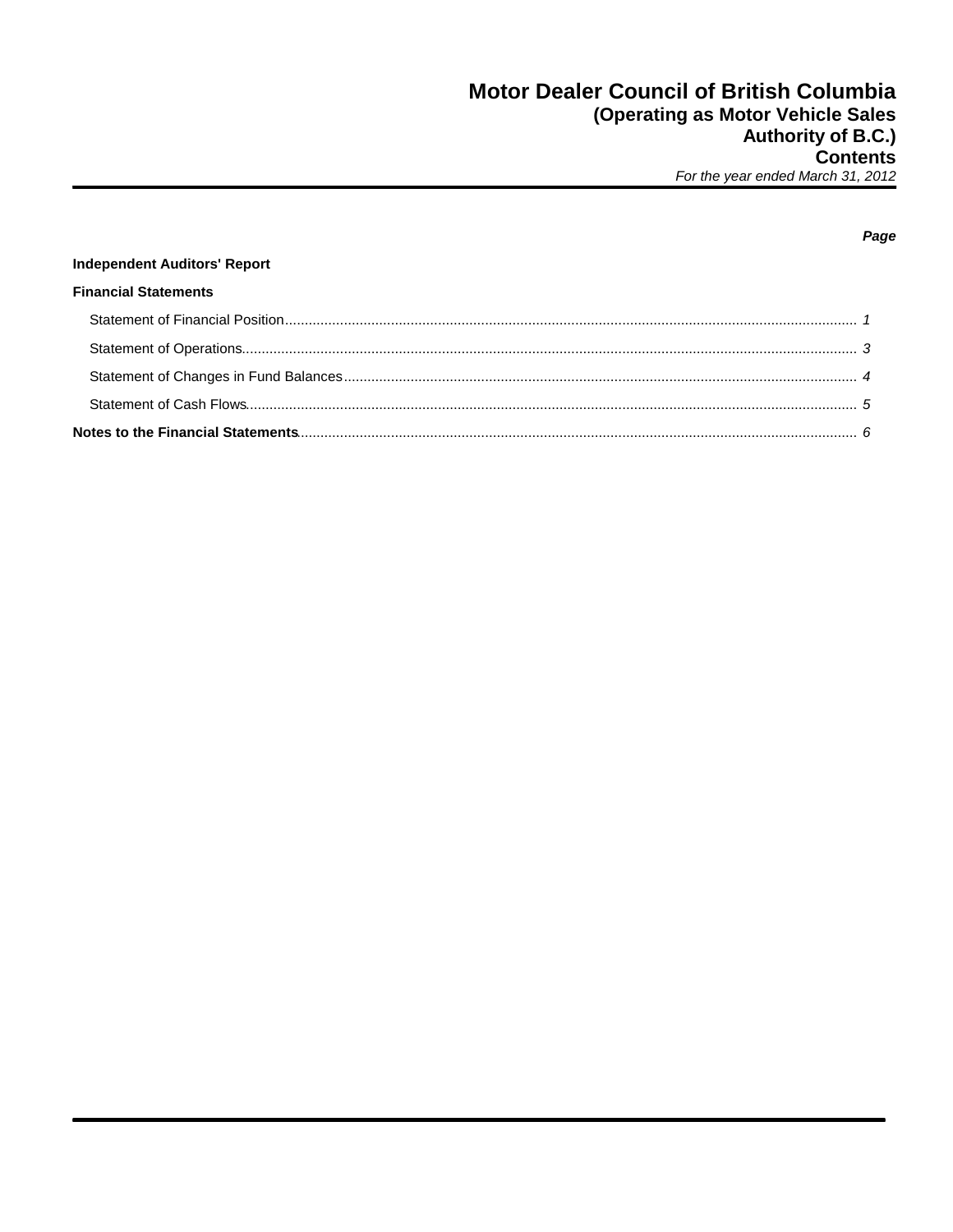To the Members of Motor Dealer Council of British Columbia:

We have audited the accompanying financial statements of Motor Dealer Council of British Columbia , which comprise the statement of financial position as at March 31, 2012, and the statements of operations, changes in fund balances and cash flows for the year then ended, and a summary of significant accounting policies and other explanatory information.

#### *Management's Responsibility for the Financial Statements*

Management is responsible for the preparation and fair presentation of these financial statements in accordance with Canadian generally accepted accounting principles, and for such internal control as management determines is necessary to enable the preparation of financial statements that are free from material misstatement, whether due to fraud or error.

#### *Auditors' Responsibility*

Our responsibility is to express an opinion on these financial statements based on our audit. We conducted our audit in accordance with Canadian generally accepted auditing standards. Those standards require that we comply with ethical requirements and plan and perform the audit to obtain reasonable assurance about whether the financial statements are free from material misstatement.

An audit involves performing procedures to obtain audit evidence about the amounts and disclosures in the financial statements. The procedures selected depend on the auditors' judgment, including the assessment of the risks of material misstatement of the financial statements, whether due to fraud or error. In making those risk assessments, the auditor considers internal control relevant to the entity's preparation and fair presentation of the financial statements in order to design audit procedures that are appropriate in the circumstances, but not for the purpose of expressing an opinion on the effectiveness of the entity's internal control. An audit also includes evaluating the appropriateness of accounting policies used and the reasonableness of accounting estimates made by management, as well as evaluating the overall presentation of the financial statements.

We believe that the audit evidence we have obtained in our audit is sufficient and appropriate to provide a basis for our audit opinion.

#### *Opinion*

In our opinion, the financial statements present fairly, in all material respects, the financial position of Motor Dealer Council of British Columbia as at March 31, 2012 and the results of its operations, changes in fund balances and its cash flows for the year then ended in accordance with Canadian generally accepted accounting principles. As required by the Society Act (British Columbia), we report that, in our opinion, these principles have been applied on a basis consistent with that of the preceding year.

#### *Other Matter*

The financial statements of Motor Dealer Council of British Columbia as at March 31, 2011 and for the year then ended, prior to adjustment for errors as described in Note 2, were audited by another auditor who expressed an unmodified opinion on those statements in their report dated December 2, 2011. As part of our audit of the 2012 financial statements, we also audited the adjustments described in Note 2 that were applied to amend the 2011 financial statements. In our opinion, such adjustments are appropriate and have been properly applied. We were not engaged to audit, review, or apply any procedures to the 2011 financial statements of the Society other than with respect to the adjustments and, accordingly, we do not express an opinion or any other form of assurance on the 2011 financial statements taken as a whole.

Surrey, British Columbia

 $MNP$ LLP

August 9, 2012 **Chartered Accountants** 

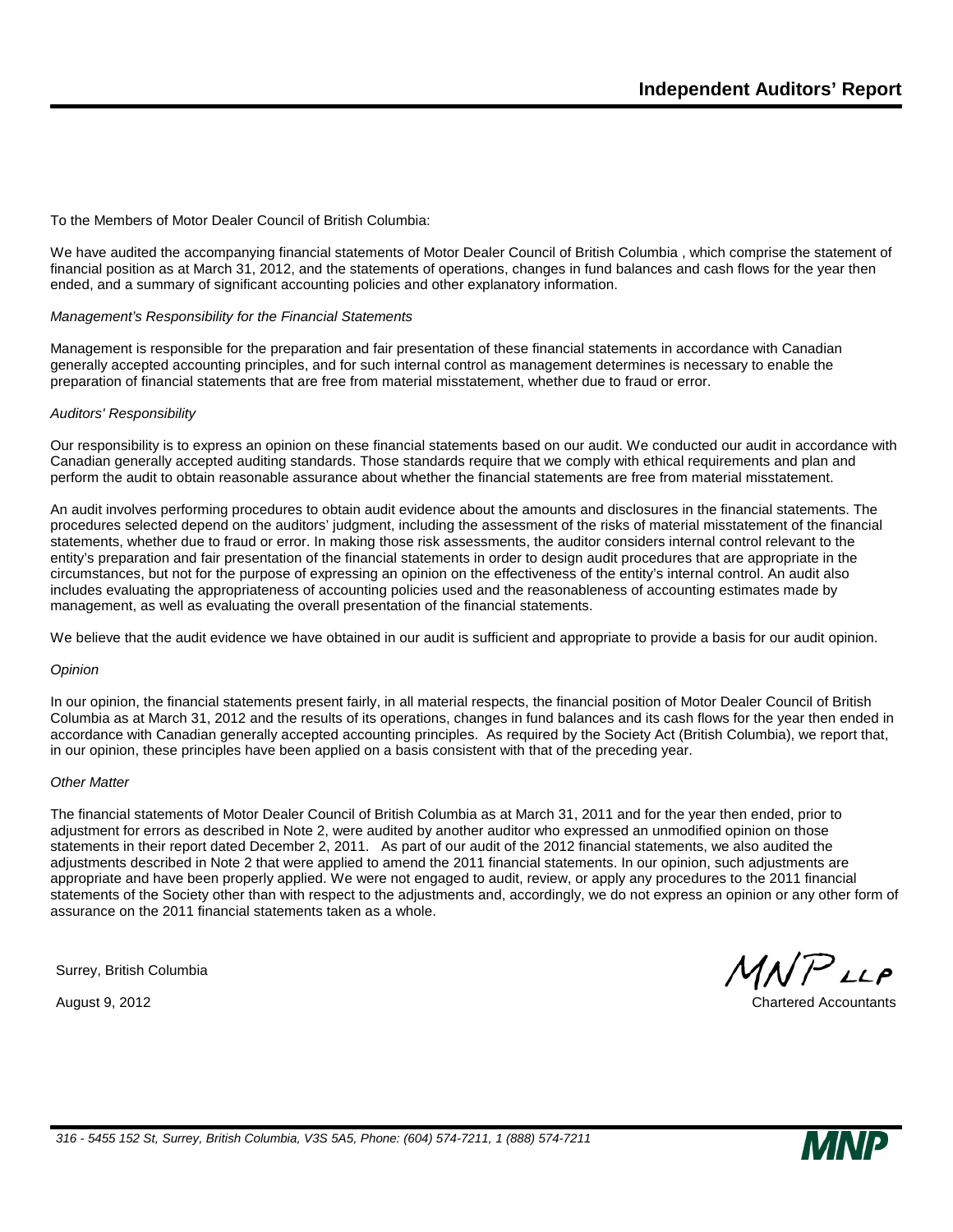## **Motor Dealer Council of British Columbia (Operating as Motor Vehicle Sales Authority of B.C.)**

**Statement of Financial Position**

*As at March 31, 2012*

|                                                                                                                                                      | <b>Operating</b><br>fund                                        | <b>Capital asset</b><br>fund                                         | <b>Reserve for</b><br>future<br>training costs | <b>Reserve for</b><br>consumer<br>awareness | 2012                                              | 2011                                                |
|------------------------------------------------------------------------------------------------------------------------------------------------------|-----------------------------------------------------------------|----------------------------------------------------------------------|------------------------------------------------|---------------------------------------------|---------------------------------------------------|-----------------------------------------------------|
|                                                                                                                                                      |                                                                 |                                                                      |                                                |                                             |                                                   | (Restated)                                          |
| <b>Assets</b>                                                                                                                                        |                                                                 |                                                                      |                                                |                                             |                                                   |                                                     |
| <b>Current</b><br>Cash<br>Money market funds<br>Term deposits (Note 5)<br>Accounts receivable<br>Prepaid expenses and deposits<br>Interfund balances | 759,703<br>250,485<br>400,000<br>67,609<br>76,053<br>(282, 389) | $\blacksquare$<br>$\blacksquare$<br>$\blacksquare$<br>$\blacksquare$ | ۰.<br>$\blacksquare$<br>45,133                 | $\sim$<br>237,256                           | 759,703<br>250,485<br>400,000<br>67,609<br>76,053 | 1,190,450<br>100,000<br>400,000<br>15,727<br>79,065 |
|                                                                                                                                                      | 1,271,461                                                       | $\blacksquare$                                                       | 45,133                                         | 237,256                                     | 1,553,850                                         | 1,785,242                                           |
| Capital assets (Note 6)                                                                                                                              | $\blacksquare$                                                  | 250,820                                                              | $\blacksquare$                                 | $\sim$                                      | 250,820                                           | 294,053                                             |
| <b>Term deposits</b> (Note 5)                                                                                                                        | 1,400,000                                                       | $\overline{\phantom{a}}$                                             |                                                | ۰.                                          | 1,400,000                                         | 1,400,000                                           |
|                                                                                                                                                      | 2,671,461                                                       | 250,820                                                              | 45,133                                         | 237,256                                     | 3,204,670                                         | 3,479,295                                           |

*Continued on next page*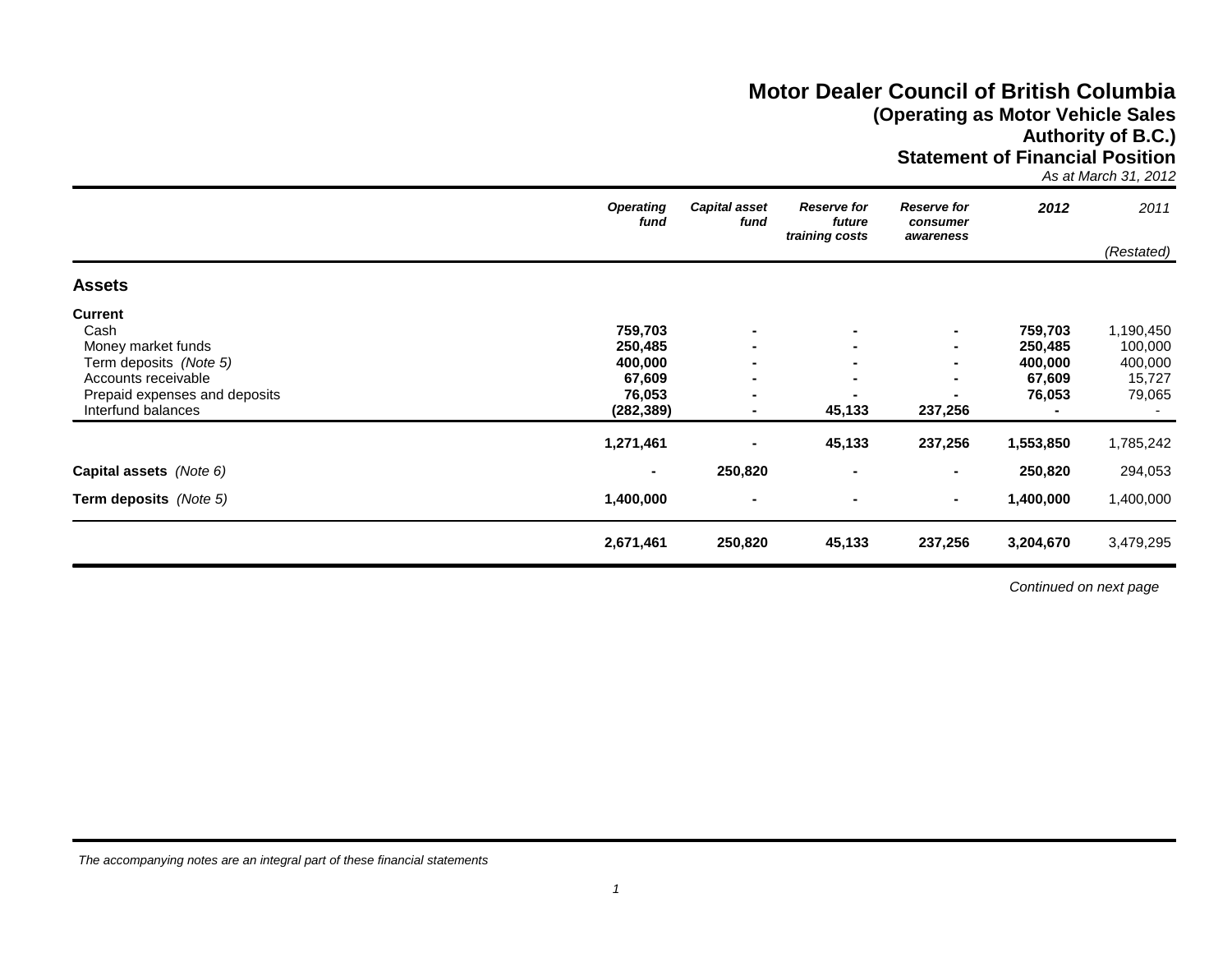## Motor Dealer Council of British Columbia (Operating as Motor Vehicle Sales Authority of B.C.)

**Statement of Financial Position** 

As at March 31, 2012

|                                                              | <b>Operating</b><br>fund | Capital asset<br>fund | <b>Reserve for</b><br>future<br>training costs | <b>Reserve for</b><br>consumer<br>awareness | 2012                 | 2011<br>(Restated)   |
|--------------------------------------------------------------|--------------------------|-----------------------|------------------------------------------------|---------------------------------------------|----------------------|----------------------|
| Liabilities                                                  |                          |                       |                                                |                                             | $\dddot{ }$          |                      |
| Current<br>Accounts payable and accruals<br>Unearned revenue | 209,202<br>1,583,627     | ٠                     |                                                |                                             | 209,202<br>1,583,627 | 401,157<br>1,745,996 |
|                                                              | 1,792,829                | $\blacksquare$        | $\blacksquare$                                 |                                             | 1,792,829            | 2,147,153            |

#### Commitments: (Note 7)

Contingencies (Note 8)

## **Fund Balances**

| Unrestricted<br>Invested in Capital Assets<br>Internally restricted (Note 9) | 878,632   | 250,820 | $\blacksquare$<br>45.133 | ۰.<br>237.256 | 878.632<br>250,820<br>282,389 | 670,742<br>294.052<br>367,348 |
|------------------------------------------------------------------------------|-----------|---------|--------------------------|---------------|-------------------------------|-------------------------------|
|                                                                              | 878,632   | 250,820 | 45,133                   | 237,256       | 1,411,841                     | 1,332,142                     |
| $\mathcal{L}^{\mathcal{A}}$                                                  | 2,671,461 | 250,820 | 45,133                   | 237,256       | 3,204,670                     | 3,479,295                     |

Approved on behalf of the Board

Director

**Director**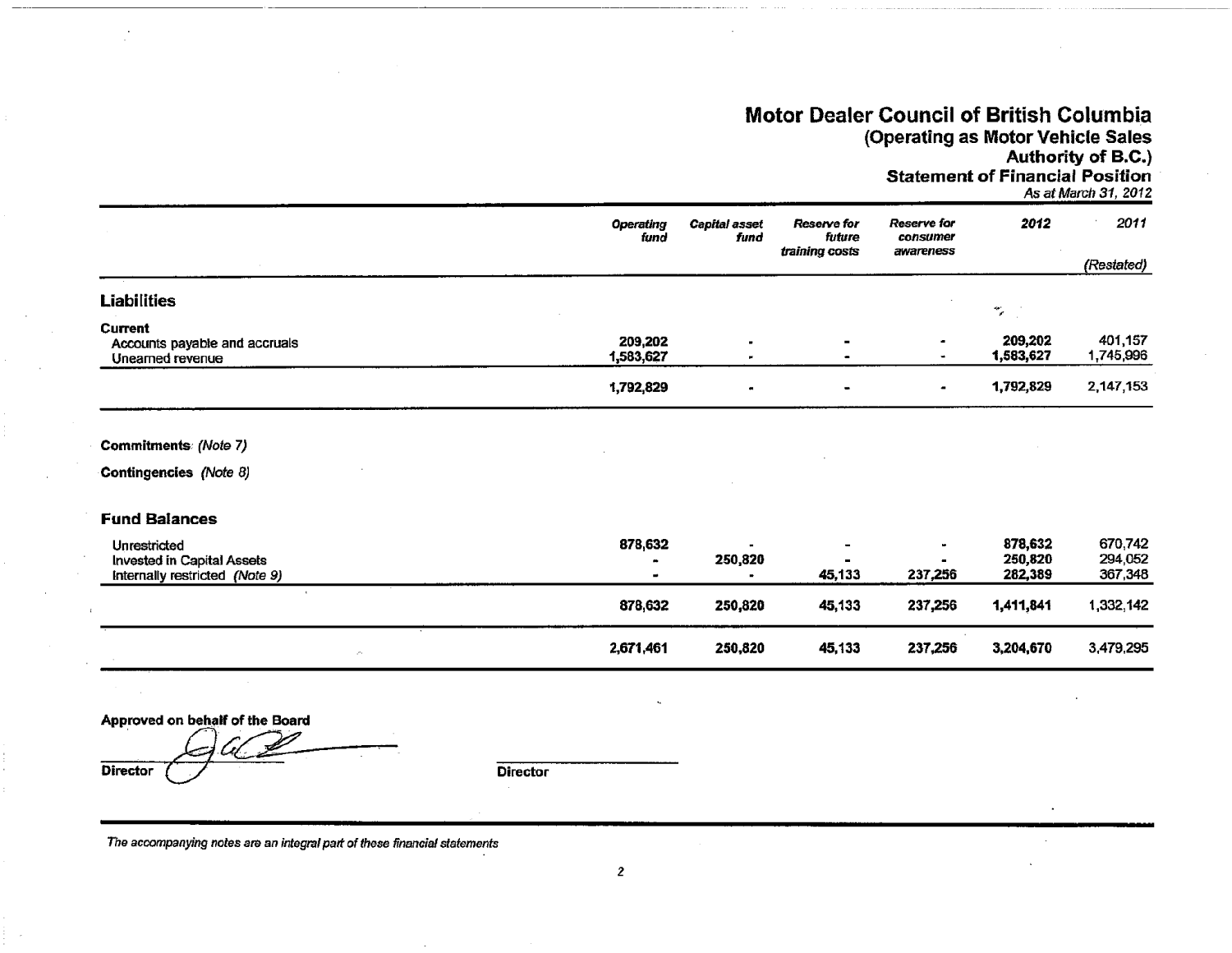# **Motor Dealer Council of British Columbia (Operating as Motor Vehicle Sales**

**Authority of B.C.)**

**Statement of Operations**

*For the year ended March 31, 2012*

| fund      | fund                                                                                                                                                   | future<br>training costs | <b>Reserve for</b><br>consumer<br>awareness | 2012                       | 2011                                                                                                                                                                         |
|-----------|--------------------------------------------------------------------------------------------------------------------------------------------------------|--------------------------|---------------------------------------------|----------------------------|------------------------------------------------------------------------------------------------------------------------------------------------------------------------------|
|           |                                                                                                                                                        |                          |                                             |                            | (Restated)                                                                                                                                                                   |
|           |                                                                                                                                                        |                          |                                             |                            |                                                                                                                                                                              |
|           |                                                                                                                                                        |                          |                                             |                            | 3,470,792                                                                                                                                                                    |
|           |                                                                                                                                                        |                          |                                             |                            | 867,698                                                                                                                                                                      |
| 213,382   |                                                                                                                                                        |                          |                                             | 213,382                    | 272,445                                                                                                                                                                      |
| 76,773    |                                                                                                                                                        |                          |                                             | 76,773                     | 35,969                                                                                                                                                                       |
|           |                                                                                                                                                        |                          |                                             | 37,988                     | 36,028                                                                                                                                                                       |
| 5,080     |                                                                                                                                                        |                          |                                             | 5,080                      | 16,000                                                                                                                                                                       |
|           |                                                                                                                                                        |                          | 768                                         | 768                        | 71,155                                                                                                                                                                       |
| 4,668,214 | -                                                                                                                                                      | 37,988                   | 768                                         | 4,706,970                  | 4,770,087                                                                                                                                                                    |
|           |                                                                                                                                                        |                          |                                             |                            |                                                                                                                                                                              |
|           |                                                                                                                                                        |                          |                                             |                            |                                                                                                                                                                              |
|           |                                                                                                                                                        |                          |                                             |                            | 120,883                                                                                                                                                                      |
|           |                                                                                                                                                        |                          |                                             |                            | 163,996                                                                                                                                                                      |
|           |                                                                                                                                                        |                          |                                             |                            | 87,738                                                                                                                                                                       |
|           |                                                                                                                                                        |                          |                                             |                            | 272,214                                                                                                                                                                      |
|           |                                                                                                                                                        |                          |                                             |                            | 143,458                                                                                                                                                                      |
|           |                                                                                                                                                        |                          |                                             |                            | 140,673                                                                                                                                                                      |
|           |                                                                                                                                                        |                          |                                             |                            | 490,925<br>121,305                                                                                                                                                           |
|           |                                                                                                                                                        |                          |                                             |                            | 5,324                                                                                                                                                                        |
|           |                                                                                                                                                        |                          |                                             |                            | 32,917                                                                                                                                                                       |
|           |                                                                                                                                                        |                          |                                             |                            | 245,044                                                                                                                                                                      |
|           |                                                                                                                                                        |                          |                                             |                            | 2,517,966                                                                                                                                                                    |
| 18,958    |                                                                                                                                                        |                          |                                             |                            | 58,350                                                                                                                                                                       |
|           |                                                                                                                                                        |                          |                                             |                            |                                                                                                                                                                              |
|           |                                                                                                                                                        |                          |                                             |                            | 4,400,793                                                                                                                                                                    |
| 293,546   | (128, 888)                                                                                                                                             | 3,226                    | (88, 185)                                   | 79,699                     | 369,294                                                                                                                                                                      |
|           | 3,469,867<br>903,112<br>53,550<br>74,943<br>309,186<br>153,873<br>180,219<br>527,245<br>176,366<br>7,983<br>8,918<br>282,798<br>2,580,629<br>4,374,668 | 128,888<br>128,888       | 37,988<br>34,762<br>34,762                  | 61,919<br>27,034<br>88,953 | 3,469,867<br>903,112<br>115,469<br>128,888<br>74,943<br>309,186<br>153,873<br>180,219<br>527,245<br>176,366<br>7,983<br>8,918<br>282,798<br>2,642,425<br>18,958<br>4,627,271 |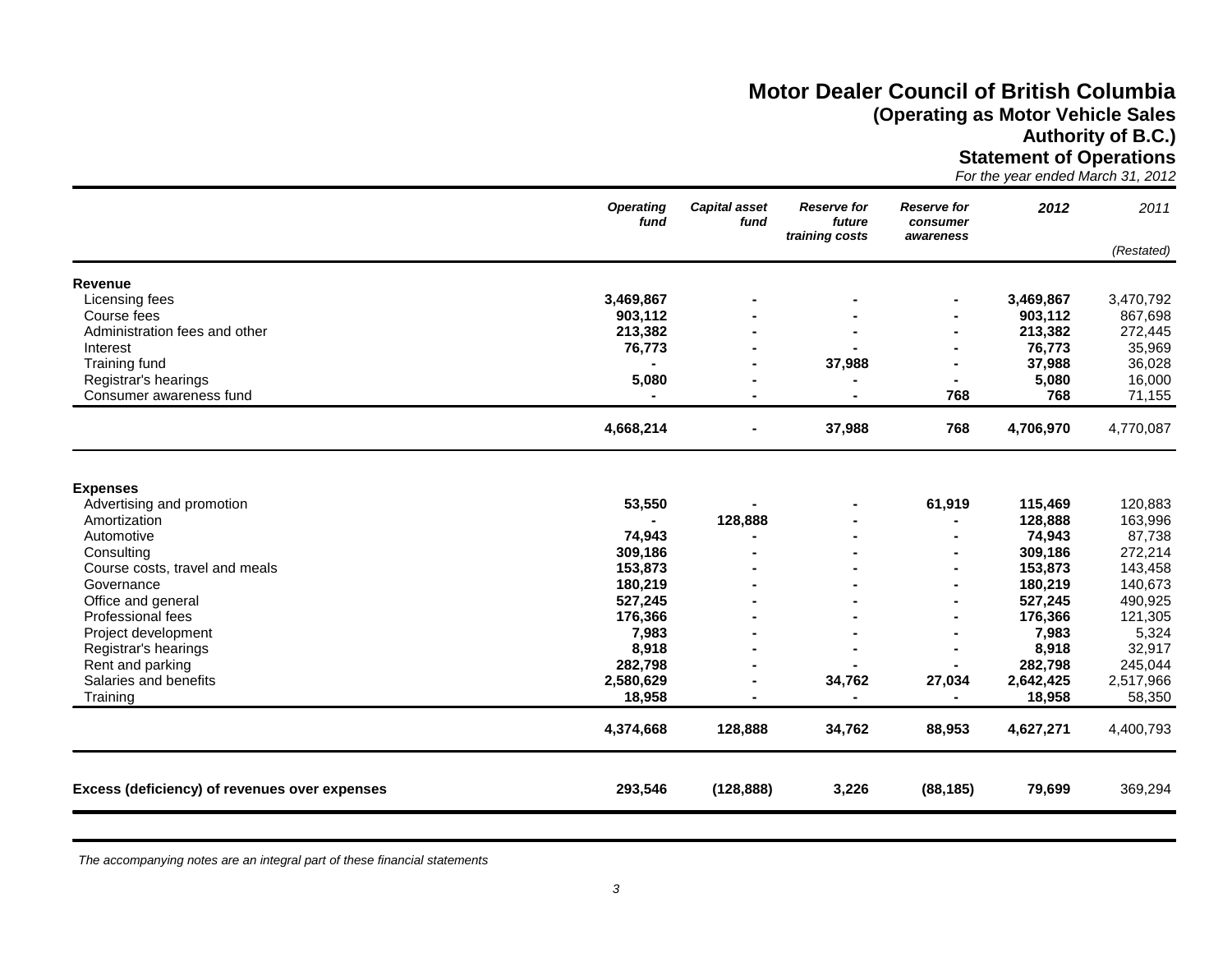## **Motor Dealer Council of British Columbia (Operating as Motor Vehicle Sales Authority of B.C.)**

**Statement of Changes in Fund Balances**

*For the year ended March 31, 2012*

|                                                                                                                                                     | <b>Operating</b><br>fund        | <b>Capital asset</b><br>fund    | <b>Reserve for</b><br>future<br>training costs | <b>Reserve for</b><br>consumer<br>awareness | 2012                                  | 2011<br>(Restated)      |
|-----------------------------------------------------------------------------------------------------------------------------------------------------|---------------------------------|---------------------------------|------------------------------------------------|---------------------------------------------|---------------------------------------|-------------------------|
| Fund Balances, beginning of year, as previously stated<br><b>Prior period adjustment</b> (Note 2)                                                   | 825,736<br>(154, 994)           | 294,052<br>$\blacksquare$       | 41,907                                         | 325,441<br>۰.                               | 1,487,136<br>(154, 994)               | 1,117,842<br>(154, 994) |
| Fund Balances, beginning of year, as restated<br><b>Excess (deficiency) of revenues over expenses (Note 2)</b><br><b>Purchase of capital assets</b> | 670,742<br>293,546<br>(85, 656) | 294,052<br>(128, 888)<br>85,656 | 41,907<br>3,226                                | 325,441<br>(88, 185)                        | 1,332,142<br>79,699<br>$\blacksquare$ | 962,848<br>369,294      |
| Fund Balances, end of year                                                                                                                          | 878,632                         | 250,820                         | 45,133                                         | 237,256                                     | 1,411,841                             | 1,332,142               |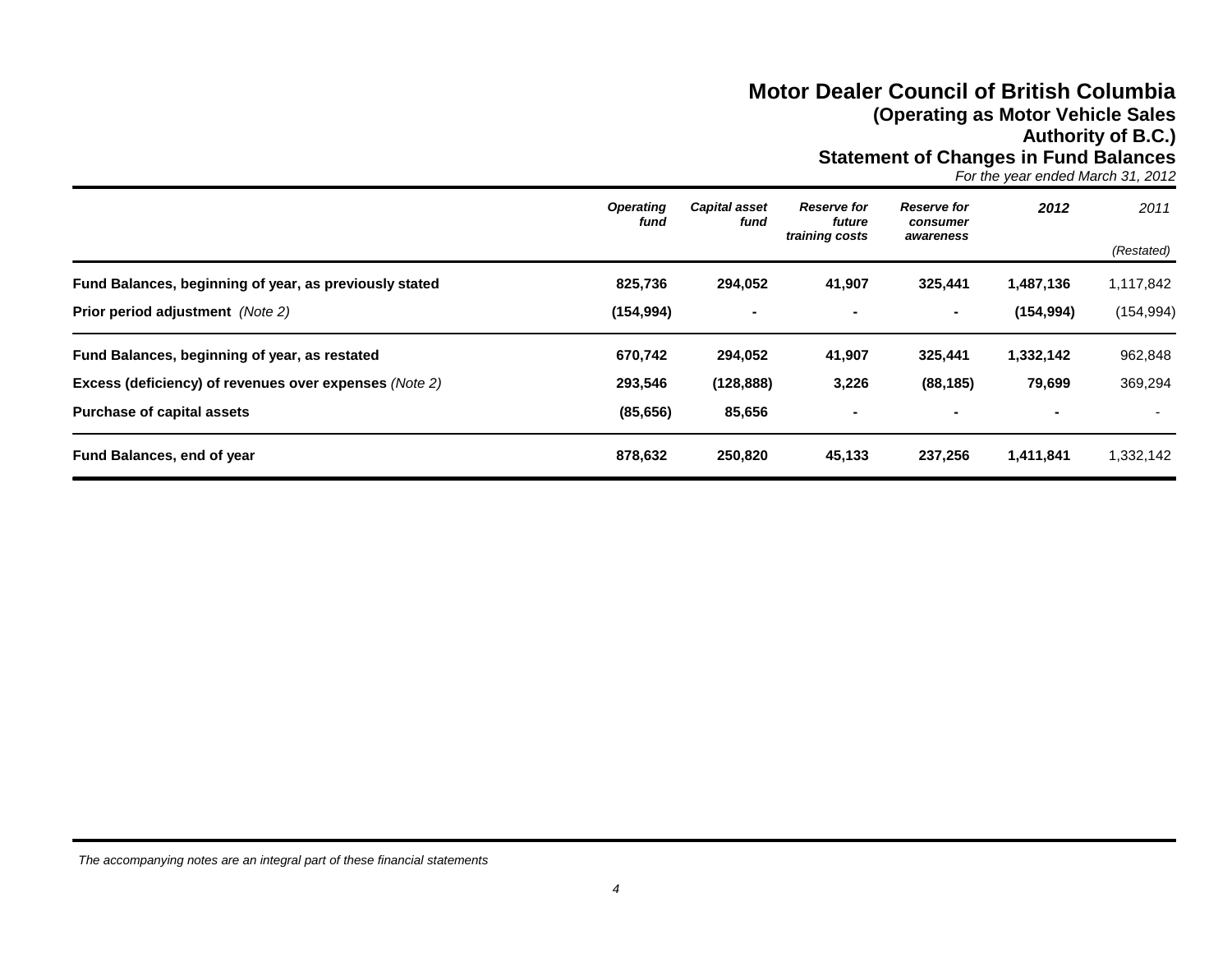# **Motor Dealer Council of British Columbia**

# **(Operating as Motor Vehicle Sales**

**Authority of B.C.)**

**Statement of Cash Flows**

*For the year ended March 31, 2012*

|                                                                                                           | 2012                                           | 2011<br>(Restated)                   |
|-----------------------------------------------------------------------------------------------------------|------------------------------------------------|--------------------------------------|
| Cash provided by (used for) the following activities<br><b>Operating activities</b>                       |                                                |                                      |
| Excess of revenues over expenses<br>Amortization                                                          | 79,699<br>128,888                              | 369,294<br>163,996                   |
| Changes in working capital accounts                                                                       | 208,587                                        | 533,290                              |
| Accounts receivable<br>Prepaid expenses and deposits<br>Accounts payable and accruals<br>Unearned revenue | (51, 882)<br>3,012<br>(191, 954)<br>(162, 369) | 2,819<br>(1,032)<br>24,331<br>30,973 |
|                                                                                                           | (194, 606)                                     | 590,381                              |
| <b>Investing activities</b><br>Purchase of money market funds<br>Purchase of capital assets               | (150, 485)<br>(85, 656)                        | (800,000)<br>(161, 968)              |
|                                                                                                           | (236, 141)                                     | (961, 968)                           |
| Decrease in cash resources                                                                                | (430, 747)                                     | (371, 587)                           |
| Cash resources, beginning of year                                                                         | 1,190,450                                      | 1,562,037                            |
| Cash resources, end of year                                                                               | 759,703                                        | 1,190,450                            |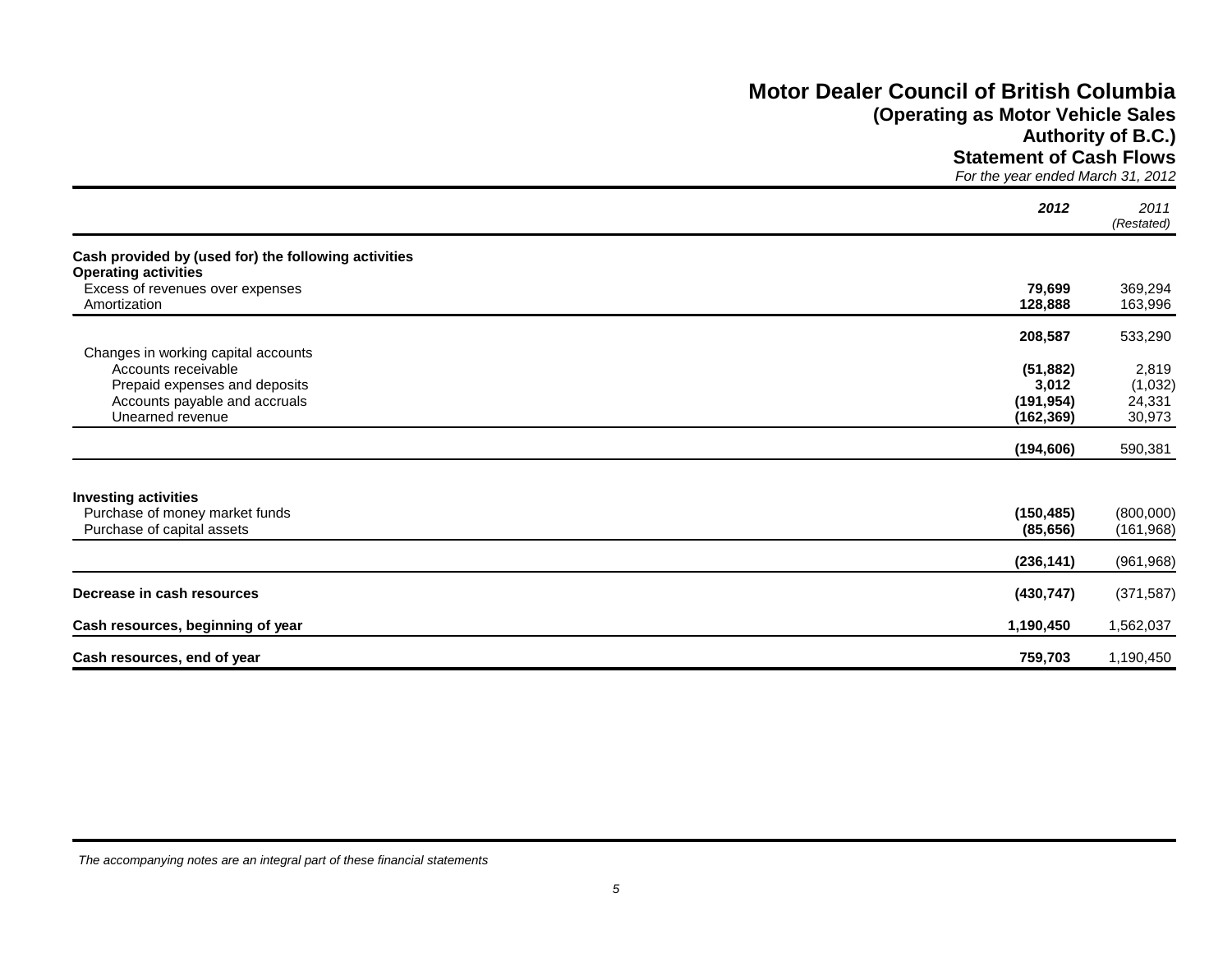#### **1. Purpose of Society, incorporation and income tax status**

The Motor Dealer Council of British Columbia ("the Society") was incorporated under the Society Act of British Columbia on July 31, 2003 as a not-for-profit society. The Society was created to exercise the authorities delegated to it by the provincial government of British Columbia for the administration and enforcement of the Motor Dealer Act and related regulations.

On April 1, 2004, the Government of British Columbia granted to the Society the authority to administer and enforce the Motor Dealer Act. On March 30, 2007, subject to amendment to the Motor Dealer Act, the Society has become known as the Motor Vehicle Sales Authority of B.C. (VSA), better reflecting both the public and industry service roles of the independent regulatory agency.

The Society is registered as a not-for profit organization under the Income Tax Act (the "Act") and as such is exempt from income taxes. In order to maintain its status as a registered not-for-profit organization under the Act, the Society must meet certain requirements within the Act. In the opinion of management, these requirements have been met.

The Society's mission statement is to regulate a fair motor vehicle sales marketplace through education and compliance.

#### **2. Prior period adjustments**

During the year, the Society identified an understatement of unearned revenue of \$154,944 for the year ended March 31, 2008, requiring an adjustment to the financial statements as previously reported. The result of the adjustment was to increase unearned revenue by \$154,944 for the year ended March 31, 2011 and to decrease the unrestricted fund balance by the same amount.

The nature of the required adjustment relates to the recognition of \$154,944 as revenue during the year ended March 31, 2008 that was not yet earned.

Additionally, during the year the Society identified that the revenues and expenses of the internally restricted reserves for future training costs and consumer awareness were historically reported as adjustments to reserve balances in the statement of changes in fund balances rather than as revenues and expenses on the statement of operations. The statement of operations for the year ended March 31, 2011 has been restated to include these revenues and expenses, increasing revenues by \$107,182 from \$4,662,905 as previously stated to \$4,770,087 and expenses by \$55,054 from \$4,345,739 as previously stated to \$4,400,793. The excess of revenues over expenses for the year increased by \$52,128 from \$317,166 as previously stated to \$369,294.

#### **3. Change in accounting policies**

#### *Fund accounting*

Effective April 1, 2011, the Society elected to present their financial statements on a fund accounting basis as described in note 4. The change in policy affects the presentation by fund of the assets and liabilities on the statement of financial position and the revenues and expenses on the statement of operations, however, does not result in changes to the presentation of the comparative figures.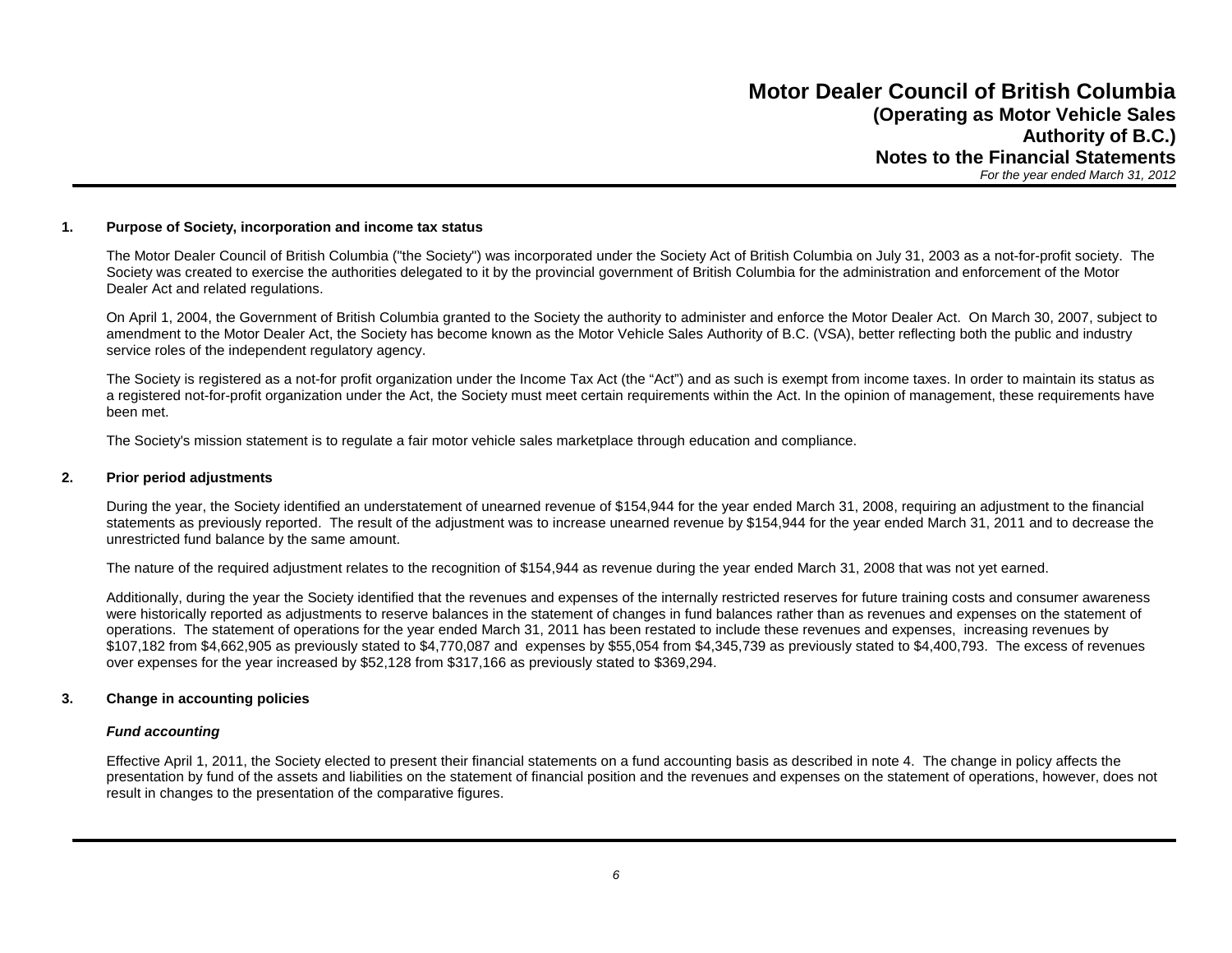#### **4. Significant accounting policies**

The financial statements have been prepared in accordance with Canadian generally accepted accounting principles as issued by the Accounting Standards Board in Canada and include the following significant accounting policies:

#### *Fund accounting*

In order to ensure observance of limitations and restrictions placed on the use of resources available to the Society, the accounts are maintained on a fund accounting basis. Accordingly, resources are classified for accounting and reporting purposes into funds. These funds are held in accordance with the objectives specified by the contributors or in accordance with the directives issued by the Board of Directors.

Four funds are maintained: Operating fund, Capital asset fund, Reserve for future training costs and Reserve for consumer awareness.

The Operating fund is used to account for all revenues and expenses related to the general and ancilliary operations of the Society.

The Capital asset fund is used to account for all capital assets of the Society and to present the flow of funds related to their acquisition and disposal, unexpended capital resources and debt commitments.

The Reserve for future training costs reports the assets, liabilities, revenue and expenses related to course development activities.

The Reserve for consumer awareness reports the assets, liabilities, revenues and expenses associated with increasing consumers' awareness regarding the services provided by the Society.

#### *Term deposits*

Term deposits that mature before March 31, 2013 are presented as current. Term deposits with maturity dates subsequent to March 31, 2013 are presented as long term assets.

#### *Capital assets*

Capital assets are initially recorded at cost. Amortization is provided using the following methods and rates intended to amortize the cost of assets over their estimated useful lives.

|                        | <b>Method</b>     | Rate    |
|------------------------|-------------------|---------|
| Automotive             | declining balance | $30\%$  |
| Computer equipment     | straight-line     | 3 years |
| Computer software      | straight-line     | 2 years |
| Office equipment       | straight-line     | 5 years |
| Leasehold improvements | straight-line     | 5 years |
| <b>OASIS Project</b>   | straight-line     | 3 years |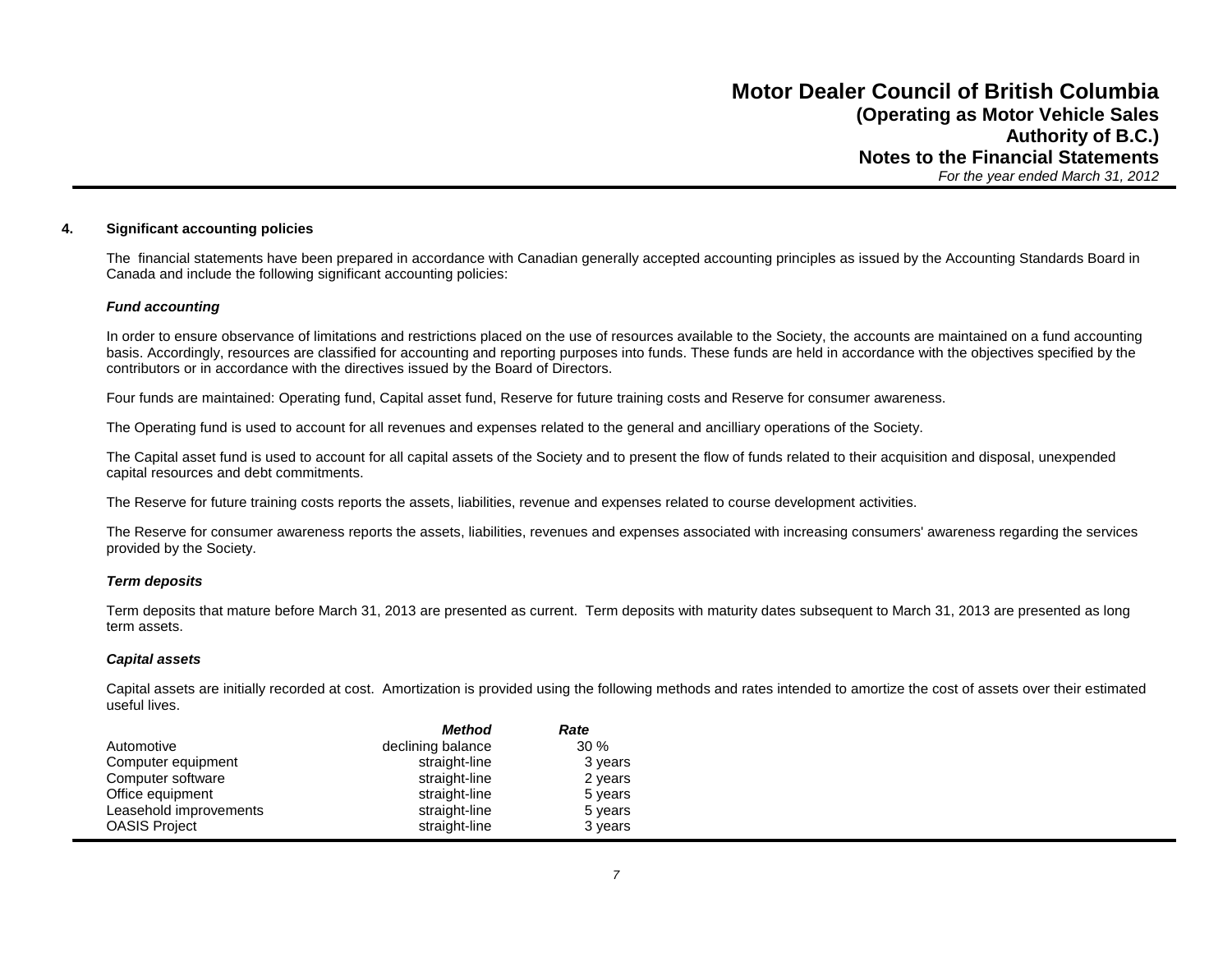#### **4. Significant accounting policies** *(Continued from previous page)*

#### *Long-lived assets*

Long-lived assets consist of capital assets. Long-lived assets held for use are measured and amortized as described in the applicable accounting policies.

The Society performs impairment testing on long-lived assets held for use whenever events or changes in circumstances indicate that the carrying value of an asset, or group of assets, may not be recoverable. Impairment losses are recognized when undiscounted future cash flows from its use and disposal are less than the assets' carrying amount. Impairment is measured as the amount by which the assets' carrying value exceeds its fair value. Any impairment is included in earnings for the year. Prices for similar items are also used to measure fair value of long lived assets.

#### *Leases*

A lease that transfers substantially all of the benefits and risks of ownership is classified as a capital lease. At the inception of a capital lease, an asset and a payment obligation are recorded at an amount equal to the lesser of the present value of the minimum lease payments and the property's fair market value. Assets under capital leases are amortized on a straight line basis, over their estimated useful lives. All other leases are accounted for as operating leases and rental payments are expensed as incurred.

#### *Revenue recognition*

The Society uses the deferral method of accounting for contributions and reports on a fund accounting basis.

The Society records annual licensing fees from dealerships and sales representatives rateably over the period of licensing, which varies from twelve to twenty-four months. Course fees are recorded as revenue in the period the service is provided. Revenues from registrar's hearings are recognized upon receipt. Revenues from administration and other fees are recognized in the period that services are provided and collection is reasonably assured.

#### *Employee future benefits*

The Society's employee future benefit program consists of a defined contribution pension plan, with the Society's contributions expensed as incurred.

#### *Financial instruments*

#### **Held for trading:**

The Society has classified the following financial assets as held for trading: cash, money market funds and term deposits.

These instruments are initially recognized at their fair value, determined by the instrument's initial cost in a transaction between unrelated parties.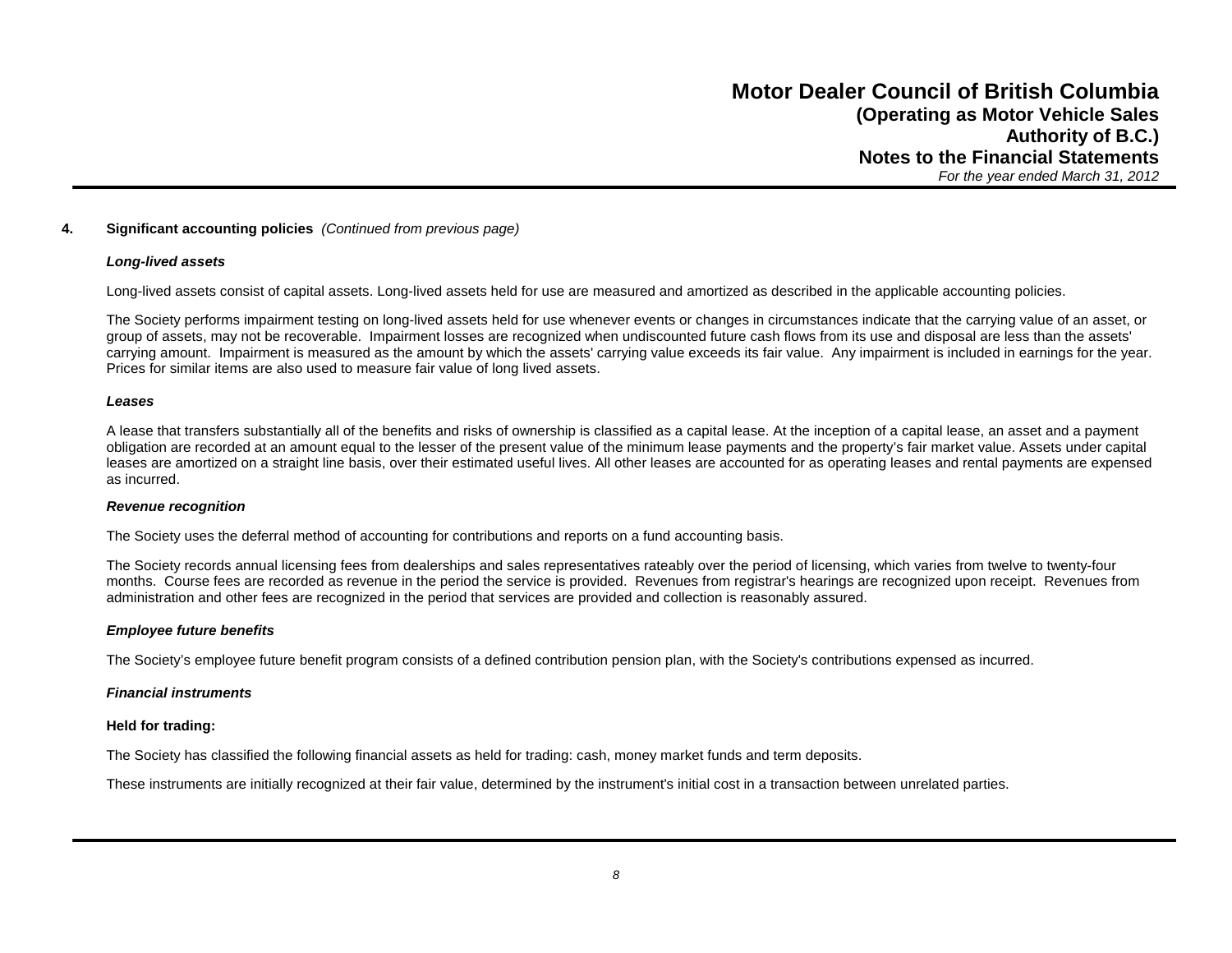#### **4. Significant accounting policies** *(Continued from previous page)*

Held for trading financial instruments are subsequently measured at their fair value, without any deduction for transaction costs incurred on sale or other disposal. Gains and losses arising from changes in fair value are recognized immediately in the statement of operations.

#### **Loans and receivables:**

The Society has classified the following financial assets as loans and receivables: accounts receivable. These assets are initially recognized at their fair value. Fair value is approximated by the instrument's initial cost in a transaction between unrelated parties.

Loans and receivables are subsequently recorded at amortized cost, using the effective interest method. Under this method, estimated future cash receipts are discounted over the asset's expected life to its net carrying value. Amortized cost is the amount at which the financial asset is measured at initial recognition less principal repayments, plus or minus the cumulative amortization using the effective interest method of any difference between that initial amount and the maturity amount, and less any reduction for impairment or uncollectibility. Gains or losses arising from changes in fair value are recognized in statement of operations upon derecognition or impairment.

#### **Other financial liabilities:**

The Society has classified the following financial liabilities as other financial liabilities: accounts payable and accruals. These liabilities are initially recognized at their fair value. Fair value is approximated by the instrument's initial cost in a transaction between unrelated parties.

Other financial liabilities are subsequently measured at amortized cost using the effective interest method. Under this method, estimated future cash receipts are discounted over the asset's expected life to its net carrying value. Amortized cost is the amount at which the financial liability is measured at initial recognition less principal repayments, and plus or minus the cumulative amortization using the effective interest method of any difference between that initial amount and the maturity amount. Gains or losses arising from changes in fair value are recognized in the statement of operations upon derecognition or impairment.

#### *Measurement uncertainty*

The preparation of financial statements in conformity with Canadian generally accepted accounting principles requires management to make estimates and assumptions that affect the reported amounts of assets and liabilities and disclosure of contingent assets and liabilities at the date of the financial statements, and the reported amounts of revenues and expenses during the reporting period.

Accounts receivable are stated after evaluation as to their collectability and an appropriate allowance for doubtful accounts is provided where considered necessary. Amortization is based on the estimated useful lives of capital assets.

These estimates and assumptions are reviewed periodically and, as adjustments become necessary they are reported in excess of revenues and expenses in the periods in which they become known.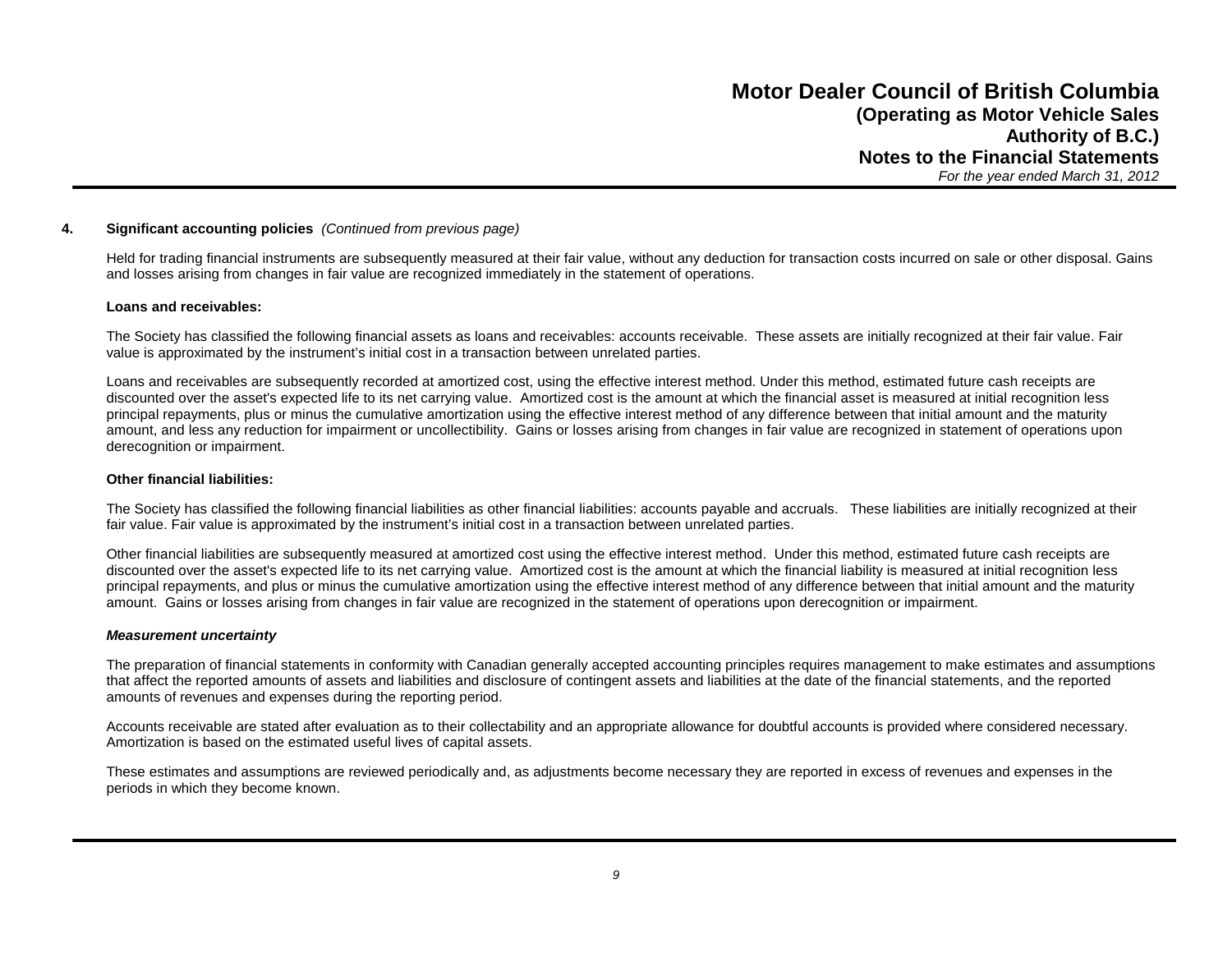#### **4. Significant accounting policies** *(Continued from previous page)*

#### *Recent Accounting Pronouncements*

#### *Canadian accounting standards for not-for-profit organizations*

In October 2010, the Accounting Standards Board (AcSB) approved the accounting standards for private sector not-for-profit organizations (NFPOs) to be included in Part III of the CICA Handbook-Accounting ("Handbook"). Part III will comprise:

- The existing "4400 series" of standards dealing with the unique circumstances of NFPOs, currently in Part V of the Handbook; and
- The new accounting standards for private enterprises in Part II of the Handbook, to the extent that they would apply to NFPOs.

Effective for fiscal years beginning on or after January 1, 2012, private sector NFPOs will have the option to adopt either Part III of the Handbook or International Financial Reporting Standards (IFRS). Earlier adoption is permitted. The Society expects to adopt Part III of the Handbook as its new financial reporting standards. The Society has not yet determined the impact of the adoption of Part III of the Handbook on its financial statements.

#### **5. Term Deposits**

Term deposits are recorded at cost plus accrued interest and have maturity dates ranging from February 2013 to March 2017 and bear interest at fixed rates between 2.00% and 3.70% per annum.

#### **6. Capital assets**

|                        |           |                    | 2012            | 2011     |
|------------------------|-----------|--------------------|-----------------|----------|
|                        |           | <b>Accumulated</b> | <b>Net book</b> | Net book |
|                        | Cost      | amortization       | value           | value    |
| Automotive             | 137.416   | 71,663             | 65,753          | 94,610   |
| Computer equipment     | 148.238   | 107,430            | 40.808          | 24,249   |
| Computer software      | 186,844   | 154.809            | 32,035          | 5,078    |
| Office equipment       | 199.748   | 186,817            | 12,931          | 11,495   |
| Leasehold improvements | 315,918   | 216,625            | 99,293          | 158,621  |
| <b>OASIS Project</b>   | 674,441   | 674,441            | $\blacksquare$  |          |
|                        | 1,662,605 | 1,411,785          | 250,820         | 294,053  |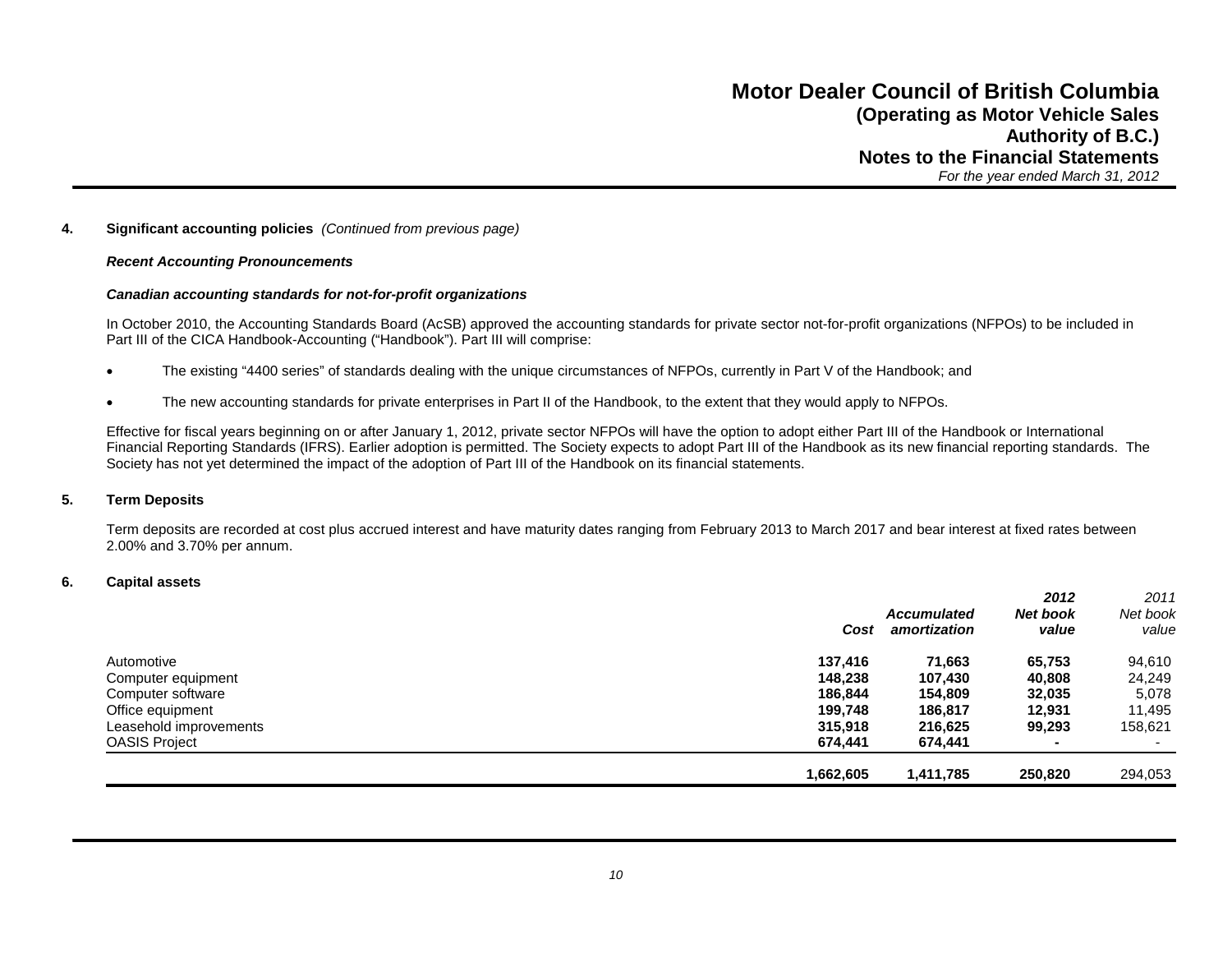#### **7. Commitments**

The Society has entered into various lease agreements for equipment and premises with estimated minimum annual payments as follows:

| 2013 | 171,110 |
|------|---------|
| 2014 | 161,707 |
| 2015 | 168,221 |
| 2016 | 179.858 |
| 2017 | 178,754 |
|      |         |
|      | 859,650 |
|      |         |

At March 31, 2012, the Society had committed \$90,133 to various contractors for office and server room improvements and feasibility studies for a new database.

#### **8. Contingencies**

The Society is currently in discussions with Canada Revenue Agency ("CRA") to determine whether the course fees, administration fees and registrar hearing penalties of the Society are exempt from Goods and Services Tax ("GST") and Harmonized Sales Tax ("HST"). As a result of previous CRA rulings, it has been determined that licensing fees are exempt from GST and HST. Historically, the Society has not collected GST or HST on any of its revenue sources and it is the Society's position that all revenues are GST and HST exempt.

While the outcome of this matter is presently not determinable, the Society has been advised by their professional counsel that there are substantial arguments to support their position. Should the Society be unsuccessful in defending their position, the CRA could assess the Society for GST and HST on non-licensing fee revenues collected since inception, resulting in a significant liability to the Society.

#### **9. Restrictions on fund balances**

The Society's board of directors has internally restricted \$45,133 (2011 - \$41,907) to fund future training costs and \$237,256 (2011 - \$325,441) for consumer awareness. These internally restricted amounts are not available for other purposes without the approval of the board of directors.

#### **10. Related party transactions**

During the year, the Society paid \$113,836 (2011 - \$110,106) in governance costs to directors for directors' fees and expense reimbursements. For the year ended March 31, 2012, this amount is made up of directors' fees of \$92,100 and expense reimbursements of \$21,736.

These transactions were conducted in the normal course of operations and were measured at their exchange amount, which is the amount of consideration established and agreed to by the related parties.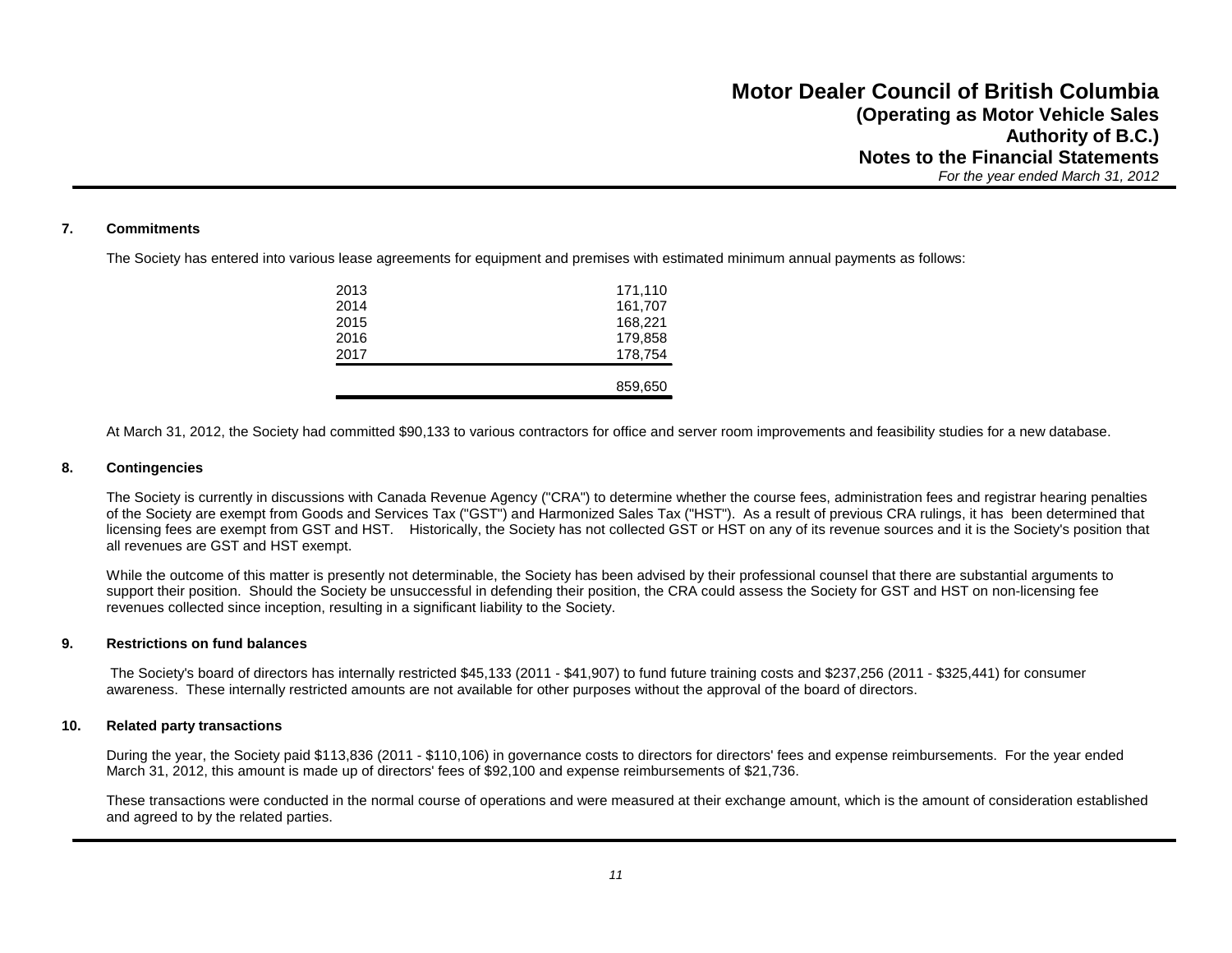#### **11. Financial instruments**

The Society, as part of its operations, carries a number of financial instruments. It is management's opinion that the Society is not exposed to significant interest, currency or credit risks arising from these financial instruments except as otherwise disclosed.

#### *Fair value of financial instruments*

The carrying amount of cash, money market funds, accounts receivable and accounts payable and accruals is approximated by their fair value due to their short-term nature.

The fair value of term deposits are based on quoted market prices.

#### *Interest rate risk*

Interest rate risk is the risk that the value of a financial instrument might be adversely affected by a change in the interest rates. In seeking to minimize the risks from interest rate fluctuations, the Society manages exposure through its normal operating and financing activities.

The Society is exposed to interest rate risk through its term deposits with interest rates ranging from 2.00% and 3.70% annually, as described in Note 5.

#### **12. Capital management**

The Society's objectives when managing capital is to safeguard the entity's ability to continue as a going concern, so that it can continue to advance the goals of the stakeholders of the Society.

The Society sets the amount of capital in proportion to risk and manages the capital structure and makes adjustments to it in light of changes to economic conditions and the risk characteristics of the underlying assets.

#### **13. Controlled entity**

The Society exercises control over the Motor Dealer Customer Compensation Fund ("the Fund") through its ability to appoint the Fund's board of directors.

The Fund provides compensation to consumers who have incurred losses because a motor dealer has either discontinued its operations or has failed to meet certain legal obligations.

During the year ended March 31, 2012, certain Fund expenditures were paid by the Society, then subsequently reimbursed by the Fund, totalling \$103,367 (2011 - \$100,549).